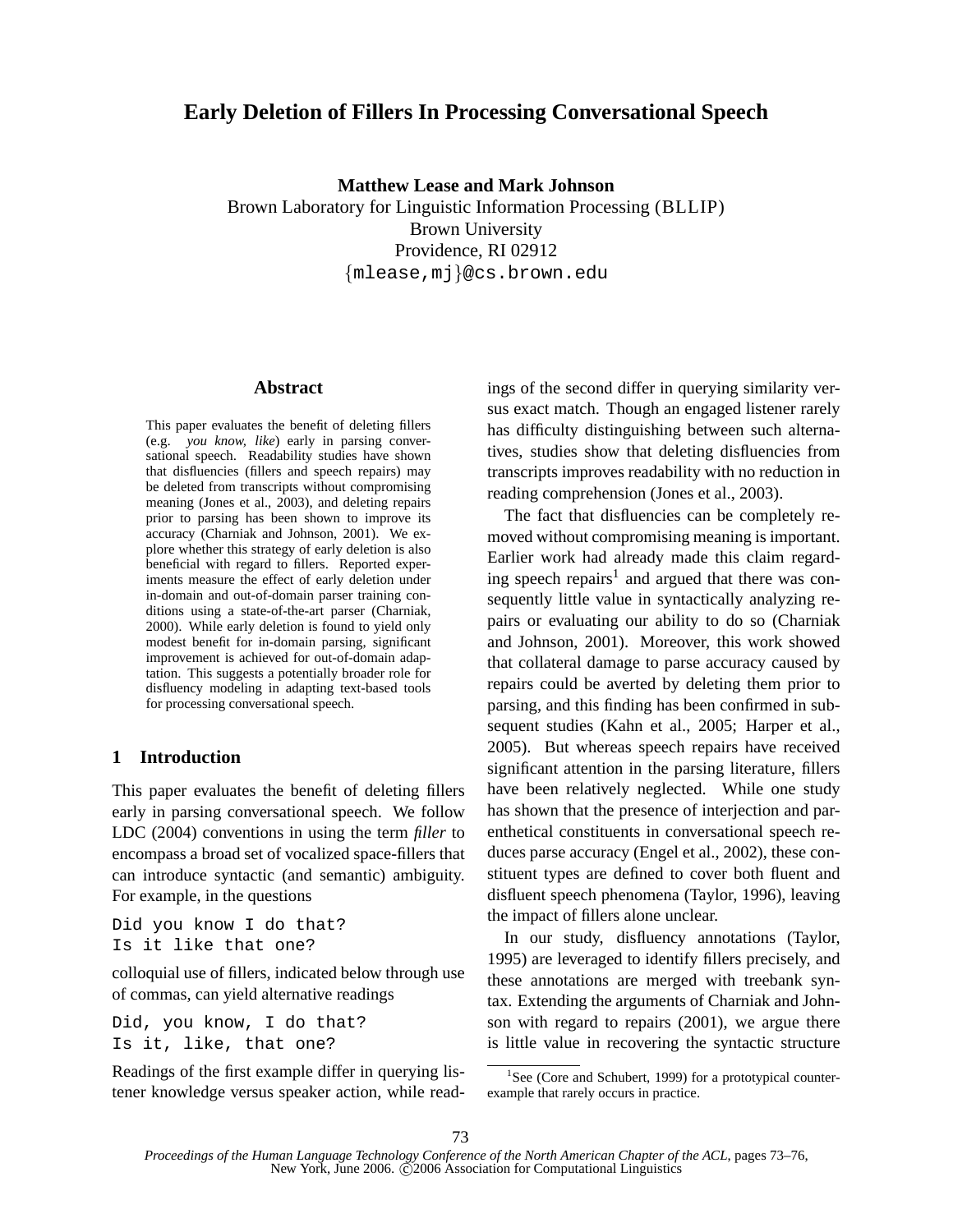of fillers, and we relax evaluation metrics accordingly (§3.2). Experiments performed (§3.3) use a state-of-the-art parser (Charniak, 2000) to study the impact of early filler deletion under in-domain and out-of-domain (i.e. adaptation) training conditions. In terms of adaptation, there is tremendous potential in applying textual tools and training data to processing transcribed speech (e.g. machine translation, information extraction, etc.), and *bleaching* speech data to more closely resemble text has been shown to improve accuracy with some text-based processing tasks (Rosenfeld et al., 1995). For our study, a state-of-the-art filler detector (Johnson et al., 2004) is employed to delete fillers prior to parsing. Results show parse accuracy improves significantly, suggesting disfluency filtering may have a broad role in enabling text-based processing of speech data.

### **2 Disfluency in Brief**

In this section we give a brief introduction to disfluency, providing an excerpt from Switchboard (Graff and Bird, 2000) that demonstrates typical production of repairs and fillers in conversational speech.

We follow previous work (Shriberg, 1994) in describing a repair in terms of three parts: the *reparandum* (the material repaired), the corrected *alteration*, and between these an optional *interregnum* (or editing term) consisting of one or more fillers. Our notion of fillers encompasses filled pauses (e.g. uh, um, ah) as well as other vocalized space-fillers annotated by LDC (Taylor, 1995), such as you know, i mean, like, so, well, etc. Annotations shown here are typeset with the following conventions: **fillers** are bold, [reparanda] are squarebracketed, and alterations are underlined.

S1: **Uh** first **um** i need to know **uh** how do you feel [about] **uh** about sending **uh** an elderly **uh** family member to a nursing home

S2: **Well** of course [it's] **you know** it's one of the last few things in the world you'd ever want to do **you know** unless it's just **you know** really **you know uh** [for their] **uh you know** for their own good

Though disfluencies rarely complicate understanding for an engaged listener, deleting them from transcripts improves readability with no reduction in reading comprehension (Jones et al., 2003). For automated analysis of speech data, this means we may freely explore processing alternatives which delete disfluencies without compromising meaning.

### **3 Experiments**

This section reports parsing experiments studying the effect of early deletion under in-domain and outof-domain parser training conditions using the August 2005 release of the Charniak parser (2000). We describe data and evaluation metrics used, then proceed to describe the experiments.

### **3.1 Data**

Conversational speech data was drawn from the Switchboard corpus (Graff and Bird, 2000), which annotates disfluency (Taylor, 1995) as well as syntax. Our division of the corpus follows that used in (Charniak and Johnson, 2001). Speech recognizer (ASR) output is approximated by removing punctuation, partial words, and capitalization, but we do use reference words, representing an upperbound condition of perfect ASR. Likewise, annotated sentence boundaries are taken to represent oracle boundary detection. Because fillers are annotated only in disfluency markup, we perform an automatic tree transform to merge these two levels of annotation: each span of contiguous filler words were pruned from their corresponding tree and then reinserted at the same position under a flat FILLER constituent, attached as highly as possible. Transforms were achieved using TSurgeon<sup>2</sup> and Lingua::Treebank<sup>3</sup>.

For our out-of-domain training condition, the parser was trained on sections 2-21 of the Wall Street Journal (WSJ) corpus (Marcus et al., 1993). Punctuation and capitalization were removed to bleach our our textual training data to more closely resemble speech (Rosenfeld et al., 1995). We also tried automatically changing numbers, symbols, and abbreviations in the training text to match how they would be read (Roark, 2002), but this did not improve accuracy and so is not discussed further.

### **3.2 Evaluation Metrics**

As discussed earlier (§1), Charniak and Johnson (2001) have argued that speech repairs do not

<sup>2</sup> http://nlp.stanford.edu/software/tsurgeon.shtml 3 http://www.cpan.org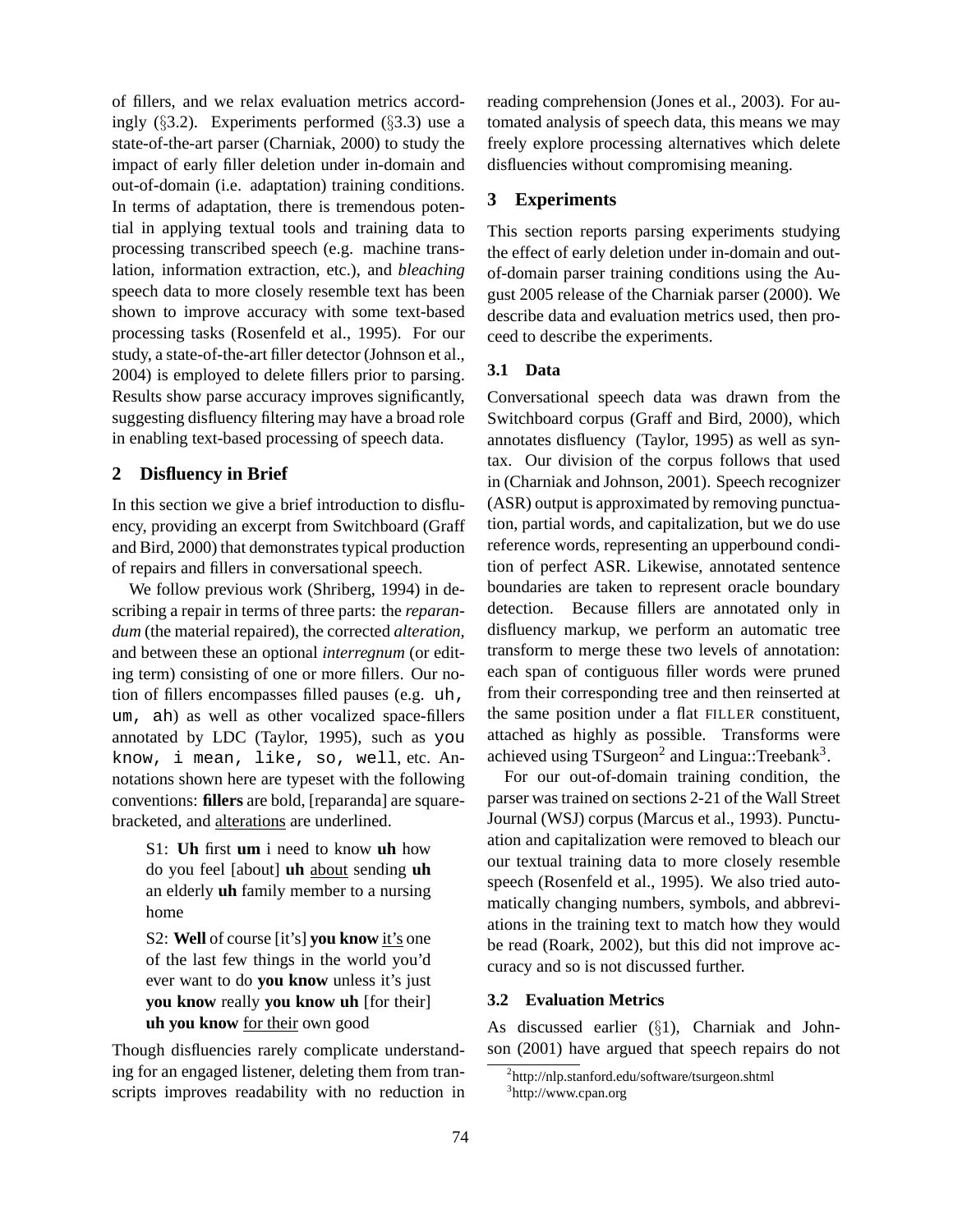contribute to meaning and so there is little value in syntactically analyzing repairs or evaluating our ability to do so. Consequently, they *relaxed* standard PARSEVAL (Black et al., 1991) to treat EDITED constituents like punctuation: adjacent EDITED constituents are merged, and the internal structure and attachment of EDITED constituents is not evaluated. We propose generalizing this approach to disfluency at large, i.e. fillers as well as repairs. Note that the details of appropriate evaluation metrics for parsed speech data is orthogonal to the parsing methods proposed here: however parsing is performed, we should avoid wasting metric attention evaluating syntax of words that do not contribute toward meaning and instead evaluate only how well such words can be identified.

Relaxed metric treatment of disfluency was achieved via simple parameterization of the SParseval tool (Harper et al., 2005). SParseval also has the added benefit of calculating a dependencybased evaluation alongside PARSEVAL's bracketbased measure. The dependency metric performs syntactic head-matching for each word using a set of given head percolation rules (derived from Charniak's parser (2000)), and its relaxed formulation ignores terminals spanned by FILLER and EDITED constituents. We found this metric offered additional insights in analyzing some of our results.

#### **3.3 Results**

In the first set of experiments, we train the parser on Switchboard and contrast early deletion of disfluencies (identified by an oracle) versus parsing in the more usual fashion. Our method for early deletion generalizes the approach used with repairs in (Charniak and Johnson, 2001): contiguous filler and edit words are deleted from the input strings, the strings are parsed, and the removed words are reinserted into the output trees under the appropriate flat constituent, FILLER or EDITED.

Results in Table 1 give F-scores for PARSEVAL and dependency-based parse accuracy (§3.2), as well as per-word edit and filler detection accuracy (i.e. how well the parser does in identifying which terminals should be spanned by EDITED and FILLER constituents when early deletion is not performed). We see that the parser correctly identifies filler words with 93.1% f-score, and that early deletion of fillers

Table 1: F-scores on Switchboard when trained indomain. LB and Dep refer to relaxed labelledbracket and dependency parse metrics (§3.2). Edit and filler word detection f-scores are also shown.

| Edits  |                     |      | Fillers Edit F Filler F LB | Dep       |
|--------|---------------------|------|----------------------------|-----------|
|        | oracle oracle 100.0 |      | 100.0                      | 88.9 88.5 |
|        | oracle parser 100.0 |      | 93.1                       | 87.8 87.9 |
|        | parser oracle       | 64.3 | 100.0                      | 85.0 85.6 |
| parser | parser              | 62.4 | 94.1                       | 83.9 85.0 |

(via oracle knowledge) yields only a modest improvement in parsing accuracy (87.8% to 88.9% bracket-based, 87.9% to 88.5% dependency-based). We conclude from this that for in-domain training, early deletion of fillers has limited potential to improve parsing accuracy relative to what has been seen with repairs. It is still worth noting, however, that the parser does perform better when fillers are absent, consistent with Engel et al.'s findings (2002). While fillers have been reported to often occur at major clause boundaries (Shriberg, 1994), suggesting their presence may benefit parsing, we do not find this to be the case. Results shown for repair detection accuracy and its impact on parsing are consistent with previous work (Charniak and Johnson, 2001; Kahn et al., 2005; Harper et al., 2005).

Our second set of experiments reports the effect of deleting fillers early when the parser is trained on text only (WSJ, §3.1). Our motivation here is to see if disfluency modeling, particularly filler detection, can help bleach speech data to more closely resemble text, thereby improving our ability to process it using text-based methods and training data (Rosenfeld et al., 1995). Again we contrast standard parsing with deleting disfluencies early (via oracle knowledge). Given our particular interest in fillers, we also report the effect of detecting them via a state-of-the-art system (Johnson et al., 2004).

Results appear in Table 2. It is worth noting that since our text-trained parser never produces FILLER or EDITED constituents, the bracket-based metric penalizes it for each such constituent appearing in the gold trees. Similarly, since the dependency metric ignores terminals occurring under these constituents in the gold trees, the metric penalizes the parser for producing dependencies for these termi-